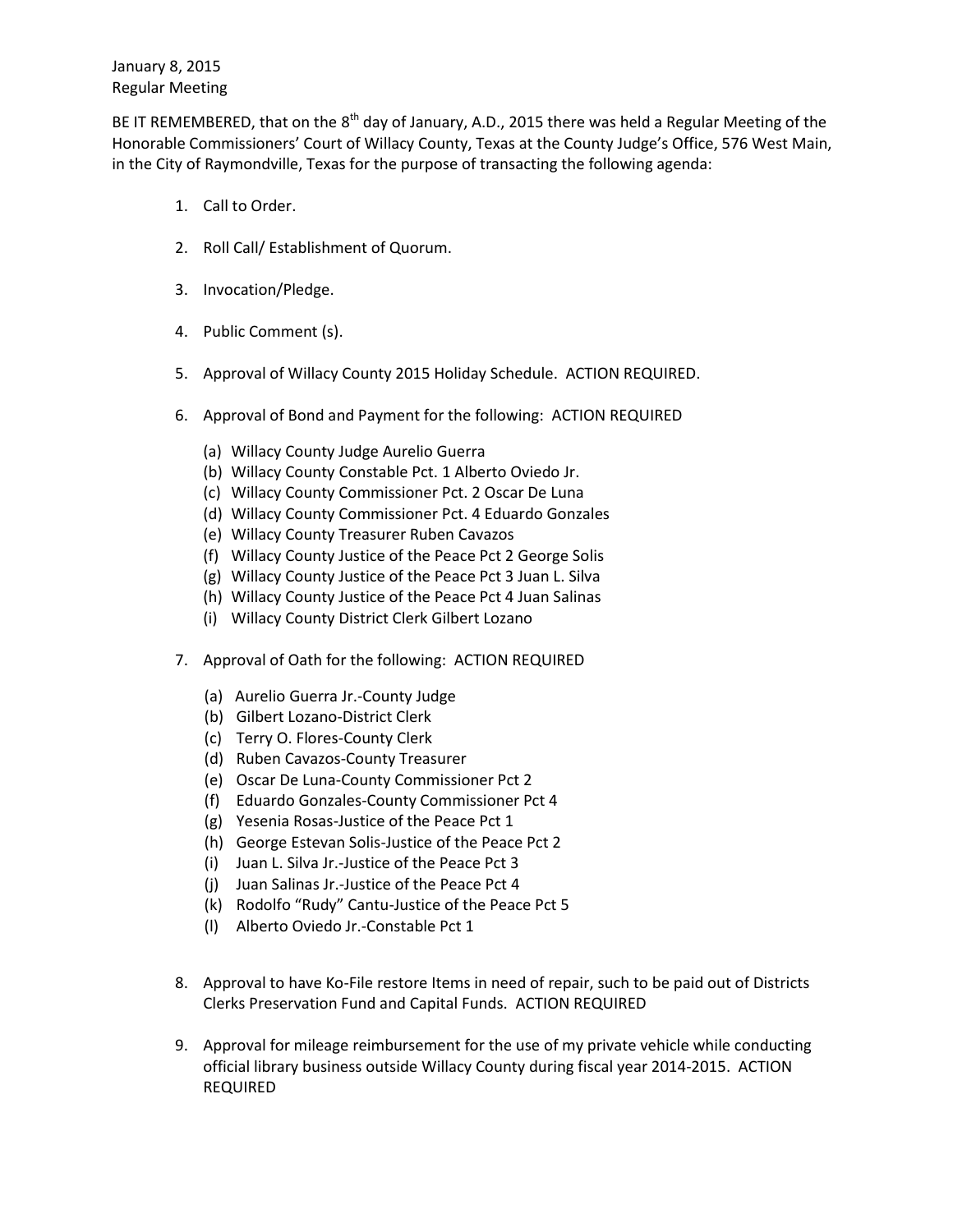- 10. Approval of Monthly Reports. ACTION REQUIRED.
- 11. Approval of Treasurer's Report. ACTION REQUIRED.
- 12. Approval of Quarterly Treasurer's Report. ACTION REQUIRED
- 13. Approval of Tax Collector's Report. ACTION REQUIRED.
- 14. Approval of Claims. ACTION REQUIRED.
- 15. Approval of Budget Amendments. ACTION REQUIRED.
- 16. Approval of Travel Request. ACTION REQUIRED.
- 17. Adjourn.

THE COURT MET: PRESENT:

| Aurelio Guerra, Jr., | County Judge,             |
|----------------------|---------------------------|
| Eliberto Guerra,     | Commissioner, Precinct 1, |
| Oscar De Luna,       | Commissioner, Precinct 2, |
| Alfredo Serrato,     | Commissioner, Precinct 3, |
| Eduardo Gonzales,    | Commissioner, Precinct 4, |
| Bernard Ammerman,    | County Attorney,          |
| Ida Martinez,        | County Auditor,           |
| Rebecca Sanchez,     | County Clerk Deputy,      |

WHEREUPON, the Court was opened to the following proceedings were had to wit:

PERSONS VISITING THE COURT: No one signed sign in sheet.

- 1. Call to Order Chairman Aurelio Guerra, Jr.
- 2. Roll Call/Establishment of Quorum All Present
- 

3. Invocation – Chairman Pledge – Commissioners Gonzales and De Luna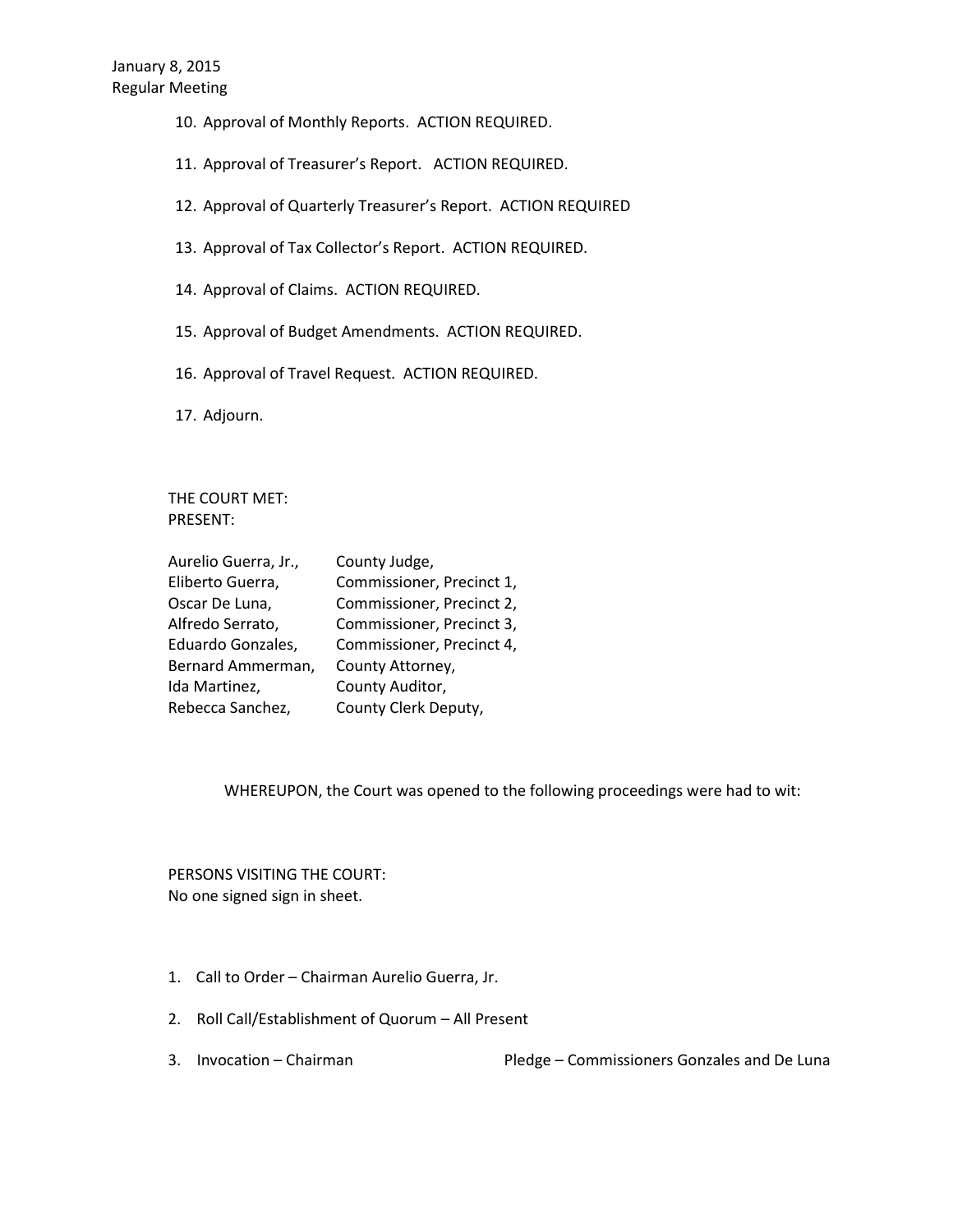4. Public Comment(s) – Eliberto Guerra on reference to welcome County Judge Aurelio Guerra and Commissioners Oscar De Luna and Eduardo Gonzales as the new members of the Willacy County Commissioners Court on behalf of Commissioners Guerra and Serrato.

Agenda # 5 IN REGARDS TO APPROVAL OF WILLACY COUNTY 2015 HOLIDAY SCHEDULE

Motion was made by Commissioner Guerra, seconded by Commissioner De Luna for approval of Willacy County 2015 Holiday Schedule with new changes of half a day in the morning on December 23, 2015 and the afternoon on December 31, 2015. Motion was put before the Court by the Chairman. Commissioners Guerra, De Luna, Serrato and Gonzales voting AYE. NAYS NONE. Motion was declared carried.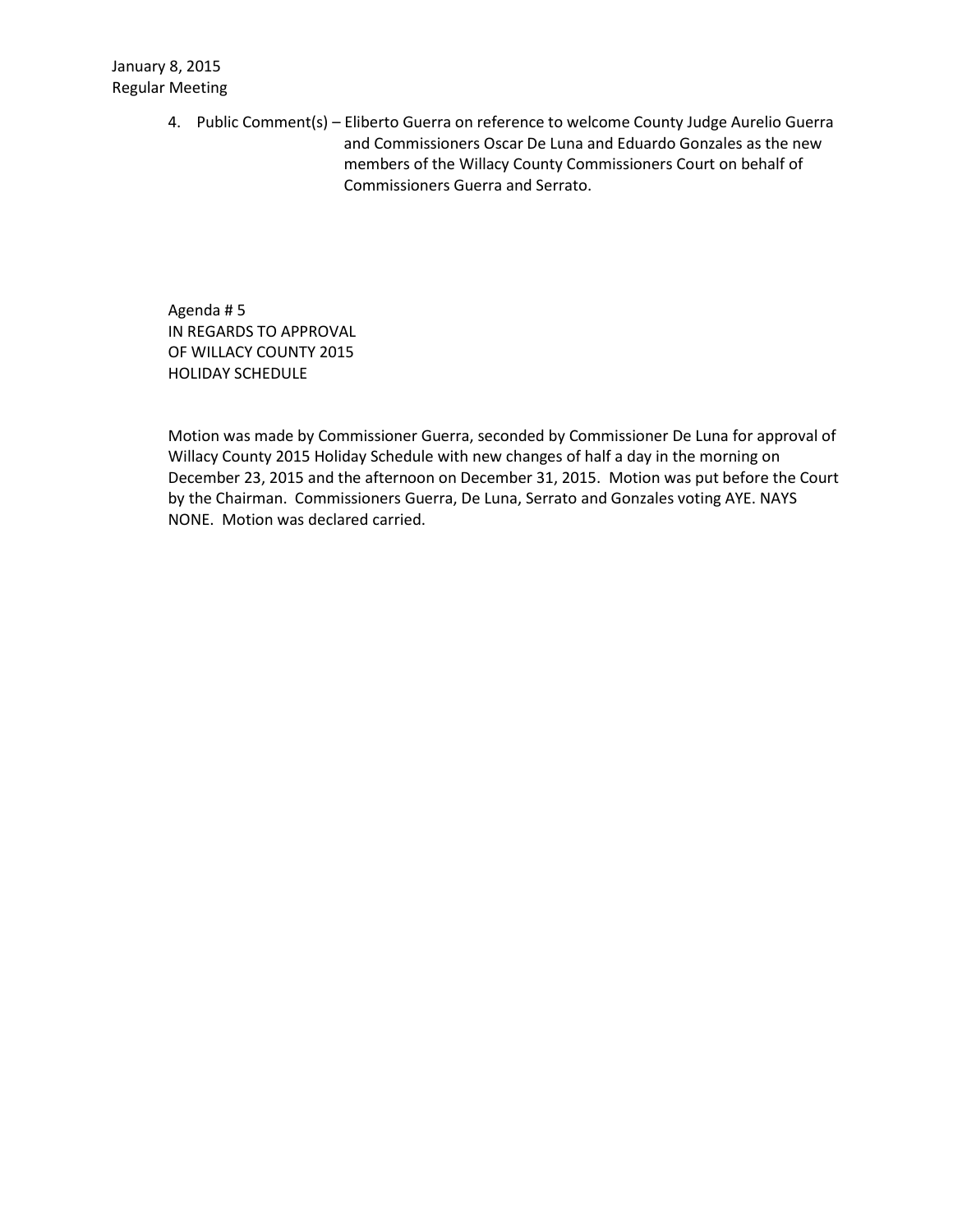> Agenda # 6 IN REGARDS TO APPROVAL OF BOND AND PAYMENT FOR THE FOLLOWING: (A) WILLACY COUNTY JUDGE AURELIO GUERRA (B) WILLACY COUNTY CONSTABLE PCT. 1 ALBERTO OVIEDO, JR. (C) WILLACY COUNTY COMMISSIONER PCT. 2 OSCAR DE LUNA (D) WILLACY COUNTY COMMISSIONER PCT. 4 EDUARDO GONZALES (E) WILLACY COUNTY TREASURER RUBEN CAVAZOS (F) WILLACY COUNTY JUSTICE OF THE PEACE PCT 2 GEORGE SOLIS (G) WILLACY COUNTY JUSTICE OF THE PEACE PCT 3 JUAN L. SILVA (H) WILLACY COUNTY JUSTICE OF THE PEACE PCT 4 JUAN SALINAS (I) WILLACY COUNTY DISTRICT CLERK GILBERT LOZANO

Motion was made by Commissioner Guerra, seconded by Commissioner Gonzales for approval of Bond and Payment for the following: (a) Willacy County Judge Aurelio Guerra (b) Willacy County Constable Pct. 1 Alberto Oviedo Jr. (c) Willacy County Commissioner Pct. 2 Oscar De Luna (d) Willacy County Commissioner Pct. 4 Eduardo Gonzales (e) Willacy County Treasurer Ruben Cavazos (f) Willacy County Justice of the Peace Pct 2 George Solis (g) Willacy County Justice of the Peace Pct 3 Juan L. Silva (h) Willacy County Justice of the Peace Pct 4 Juan Salinas (i) Willacy County District Clerk Gilbert Lozano. Motion was put before the Court by the Chairman. Commissioners Guerra, De Luna, Serrato and Gonzales voting AYE. NAYS NONE. Motion was declared carried.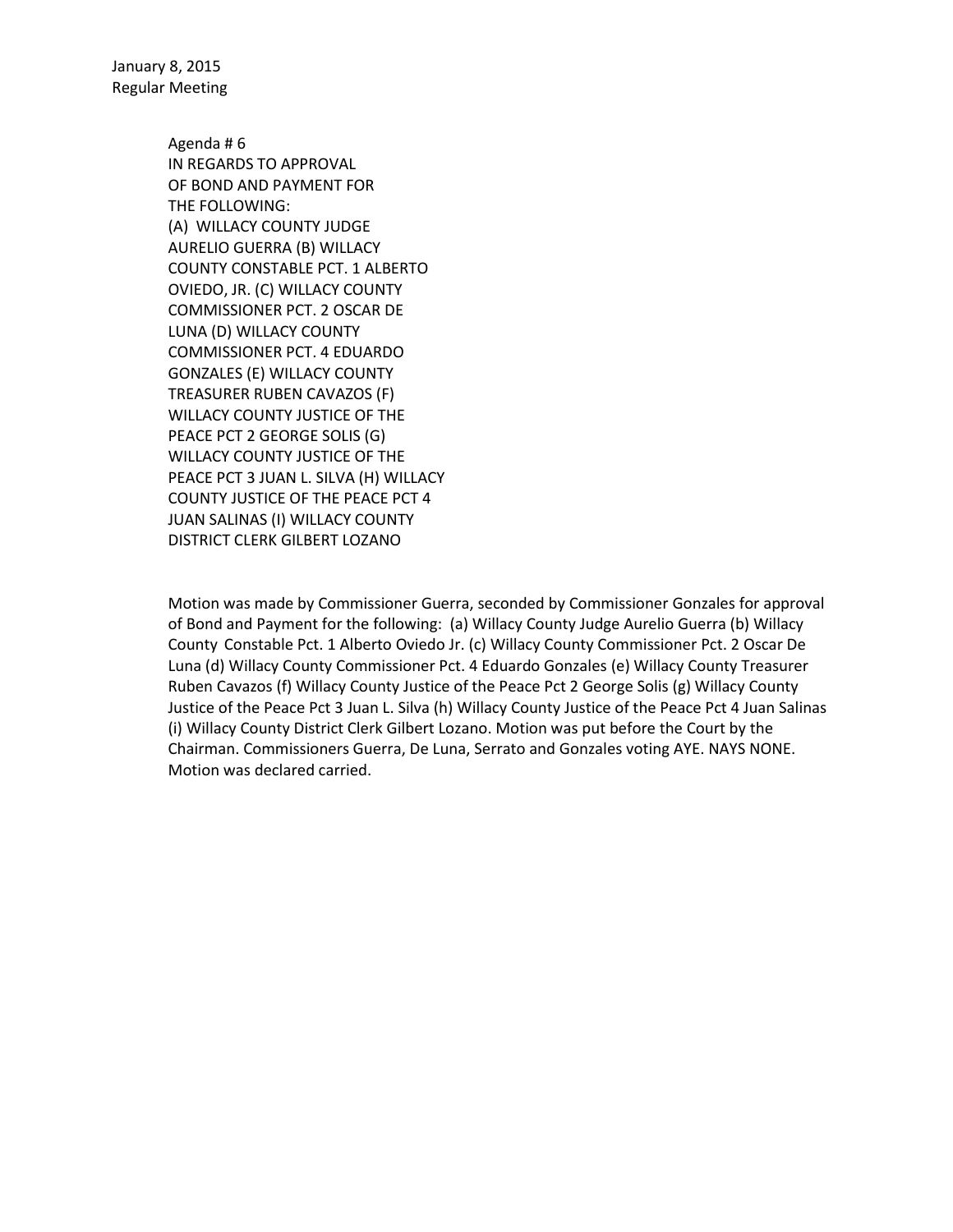> Agenda # 7 IN REGARDS TO APPROVAL OF OATH FOR THE FOLLOWING: (A) AURELIO GUERRA, JR.-COUNTY JUDGE (B) GILBERT LOZANO-DISTRICT CLERK (C) TERRY O. FLORES- COUNTY CLERK (D) RUBEN CAVAZOS-COUNTY TREASURER (E) OSCAR DE LUNA-COUNTY COMMISSIONER PCT 2 (F) EDUARDO GONZALES-COUNTY COMMISSIONER PCT 4 (G) YESENIA ROSAS-JUSTICE OF THE PEACE PCT 1 (H) GEORGE ESTEVAN SOLIS-JUSTICE OF THE PEACE PCT 2 (I) JUAN L. SILVA JR.- JUSTICE OF THE PEACE PCT 3 (J) JUAN SALINAS JR.-JUSTICE OF THE PEACE PCT 4 (K) RODOLFO "RUDY" CANTU-JUSTICE OF THE PEACE PCT 5 (L) ALBERTO OVIEDO JR.- CONSTABLE PCT 1

Motion was made by Commissioner De Luna, seconded by Commissioner Serrato for approval of Oath for the following: (a) Aurelio Guerra Jr.-County Judge (b) Gilbert Lozano-District Clerk (c) Terry O. Flores-County Clerk (d) Ruben Cavazos-County Treasurer (e) Oscar De Luna-County Commissioner Pct 2 (f) Eduardo Gonzales-County Commissioner Pct 4 (g) Yesenia Rosas-Justice of the Peace Pct 1 (h) George Estevan Solis-Justice of the Peace Pct 2 (i) Juan L. Silva Jr.-Justice of the Peace Pct 3 (j) Juan Salinas Jr.-Justice of the Peace Pct 4 (k) Rodolfo "Rudy" Cantu-Justice of the Peace Pct 5 (l) Alberto Oviedo Jr.-Constable Pct 1. Motion was put before the Court by the Chairman. Commissioners Guerra, De Luna, Serrato and Gonzales voting AYE. NAYS NONE. Motion was declared carried.

Agenda # 8 IN REGARDS TO APPROVAL TO HAVE KO-FILE RESTORE ITEMS IN NEED OF REPAIR, SUCH TO BE PAID OUT DISTRICTS CLERKS PRESERVATION FUND AND CAPITAL FUNDS

Motion was made by Commissioner Guerra, seconded by Commissioner De Luna for approval to have Ko-File restore items in need of repair, such to be paid out of Districts Clerks Preservation Fund and Capital Funds from his own department. Motion was put before the Court by the Chairman. Commissioners Guerra, De Luna, Serrato and Gonzales voting AYE. NAYS NONE. Motion was declared carried.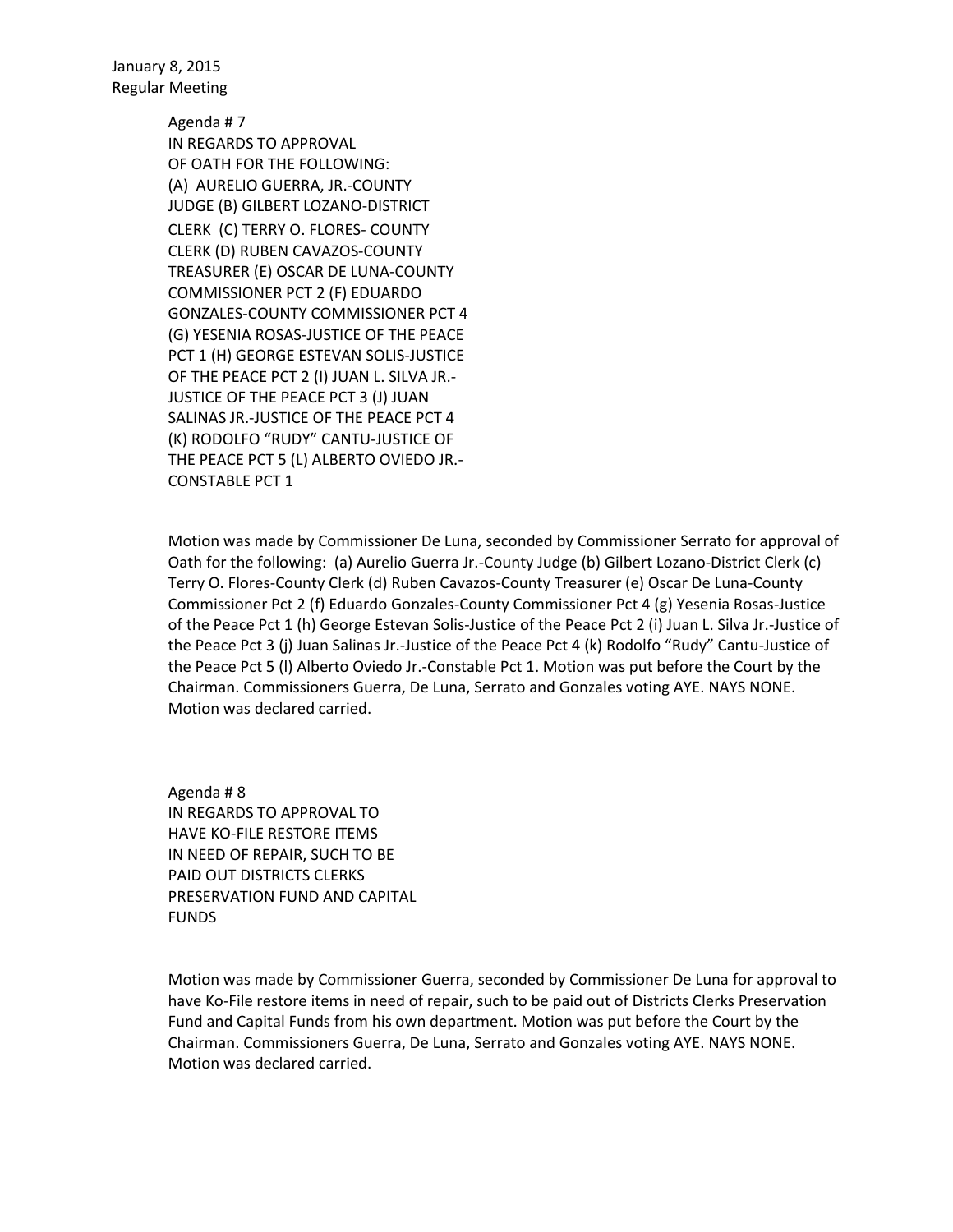> Agenda # 9 IN REGARDS TO APPROVAL FOR MILEAGE REIMBURSEMENT FOR THE USE OF MY PRIVATE VEHICLE WHILE CONDUCTING OFFICIAL LIBRARY BUSINESS OUTSIDE WILLACY COUNTY DURING FISCAL YEAR 2014-2015

Motion was made by Commissioner Gonzales, seconded by Commissioner Guerra for approval not to accept item as submitted. Motion was put before the Court by the Chairman. Commissioners Guerra, De Luna, Serrato and Gonzales voting AYE. NAYS NONE. Motion was declared carried.

Agenda # 10 IN REGARDS TO APPROVAL OF MONTHLY REPORTS

Motion was made by Commissioner Guerra, seconded by Commissioner Gonzales for approval of Monthly Reports, as presented. Motion was put before the Court by the Chairman. Commissioners Guerra, De Luna, Serrato and Gonzales voting AYE. NAYS NONE. Motion was declared carried.

Agenda # 11 IN REGARDS TO APPROVAL OF TREASURER'S REPORT

Motion was made by Commissioner Serrato, seconded by Commissioner De Luna for approval of Treasurer's Report, as presented. Motion was put before the Court by the Chairman. Commissioners Guerra, De Luna, Serrato and Gonzales voting AYE. NAYS NONE. Motion was declared carried.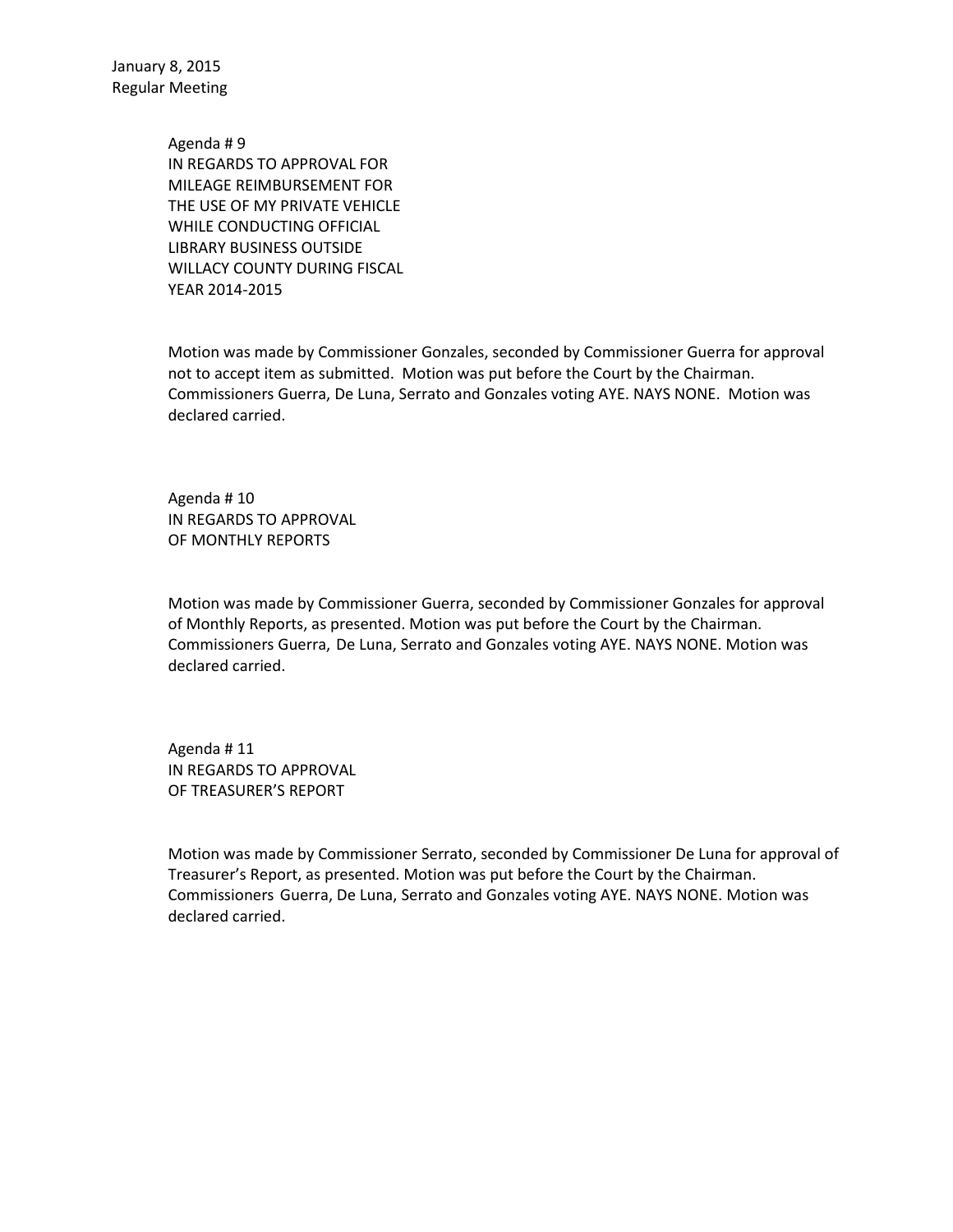> Agenda # 12 IN REGARDS TO APPROVAL OF QUARTERLY TREASURER'S REPORT

Motion was made by Commissioner Guerra, seconded by Commissioner De Luna for approval of Quarterly Treasurer's Report, as presented. Motion was put before the Court by the Chairman. Commissioners Guerra, De Luna, Serrato and Gonzales voting AYE. NAYS NONE. Motion was declared carried.

Agenda # 13 IN REGARDS TO APPROVAL OF TAX COLLECTOR'S REPORT

Motion was made by Commissioner Serrato, seconded by Commissioner De Luna for approval of Tax Collector's Report, as presented. Motion was put before the Court by the Chairman. Commissioners Guerra, De Luna, Serrato and Gonzales voting AYE. NAYS NONE. Motion was declared carried.

Agenda # 14 IN REGARDS TO APPROVAL OF CLAIMS

Motion was made by Commissioner Guerra, seconded by Commissioner Serrato for approval of Claims, as presented including a manual claim for the amount of \$14,479.50 to ME Interests, LLC or First Technology paid out of Capital Funds. Motion was put before the Court by the Chairman. Commissioners Guerra, De Luna, Serrato and Gonzales voting AYE. NAYS NONE. Motion was declared carried.

Agenda # 15 IN REGARDS TO APPROVAL OF BUDGET AMENDMENTS

Motion was made by Commissioner Guerra, seconded by Commissioner Serrato to pass on this item. Motion was put before the Court by the Chairman. Commissioners Guerra, De Luna, Serrato and Gonzales voting AYE. NAYS NONE. Motion was declared carried.